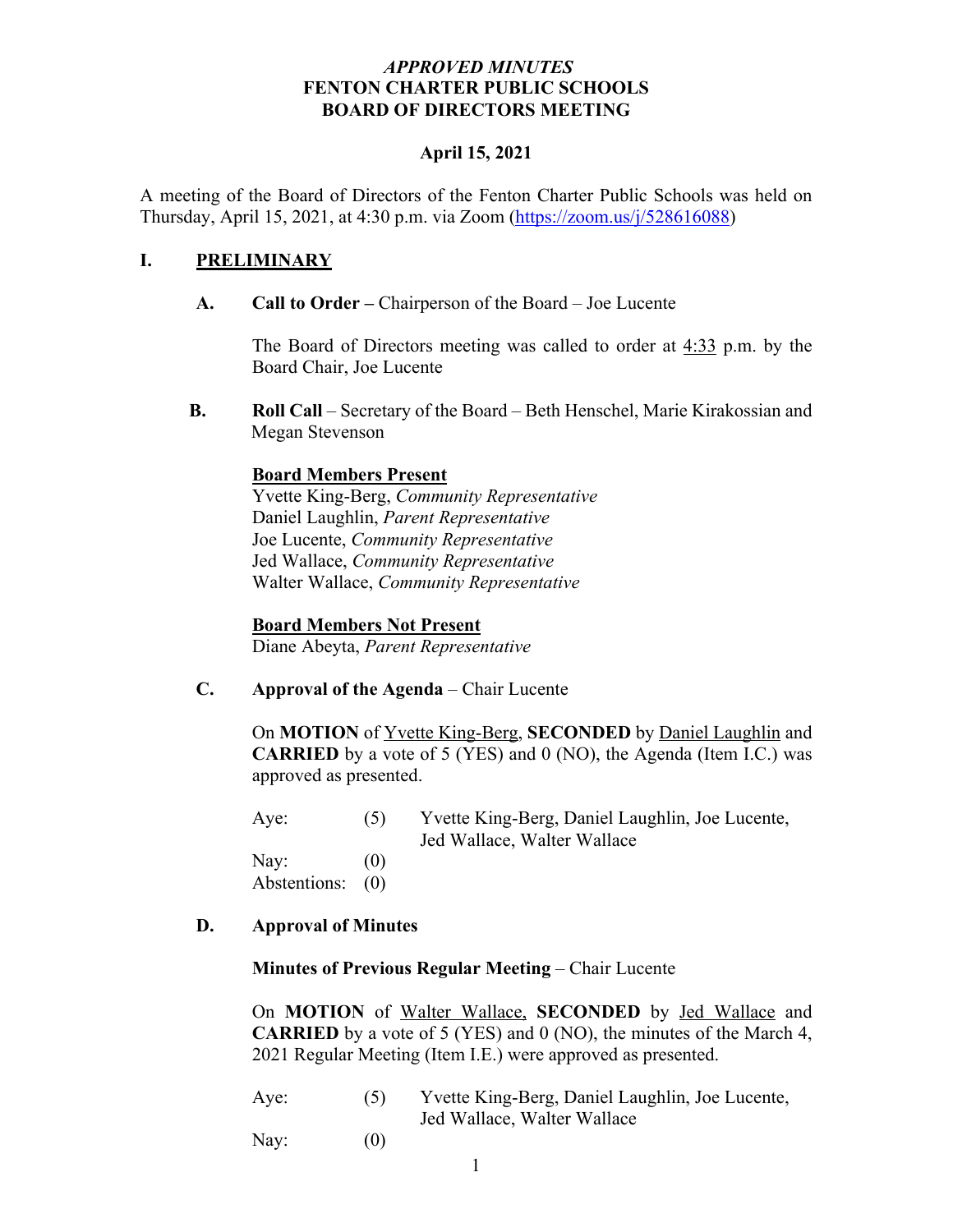Abstentions: (0)

## **II. COMMUNICATIONS**

## **A. Presentations from the Public** – Chair Lucente

There were no presentations from the public.

## **B. Committee/Council Reports**

Minutes of all meetings held by any committee and/or council were sent to the Board Members prior to this meeting.

There were no further reports by committees/councils.

## **C. Financial Business Manager's Report**

Kristin Dietz, Vice President of EdTec, and Financial Business Manager of the FCPS, presented the following information:

- Consolidated net income is \$3.69M, a decrease from the previous forecast of \$43K. The main drivers for the change include:
	- o True up of PERS benefits forecast per trend in actuals (\$34K increase in expense at SMBCCS)
	- o Reduced depreciation expense due to delayed implementation of several projects (\$31K consolidated decrease in expense)
	- o True up of Workers' Compensation benefits forecast per trend in actuals (\$29K consolidated increase in expense)
- Cash balances remain strong throughout the year, with both STEM and FCLA now expected to end the year with positive cash balances

## **E. Directors' Reports**

Fenton Avenue Charter School (FACS) – Leticia Padilla Parra, Director, reported.

Santa Monica Boulevard Community Charter School (SMBCCS) – Cary Rabinowitz, Director, reported.

Fenton Primary Center (FPC) – Richard Parra, Director, reported.

Fenton STEM Academy (STEM) – Jennifer Miller, Director, reported.

Fenton Charter Leadership Academy (FCLA) – Jennifer Miller, Director, reported.

## **F. Chief Academic Officer's Report**

Fenton Charter Public Schools (FCPS) – Dr. David Riddick, Chief Academic Officer reported.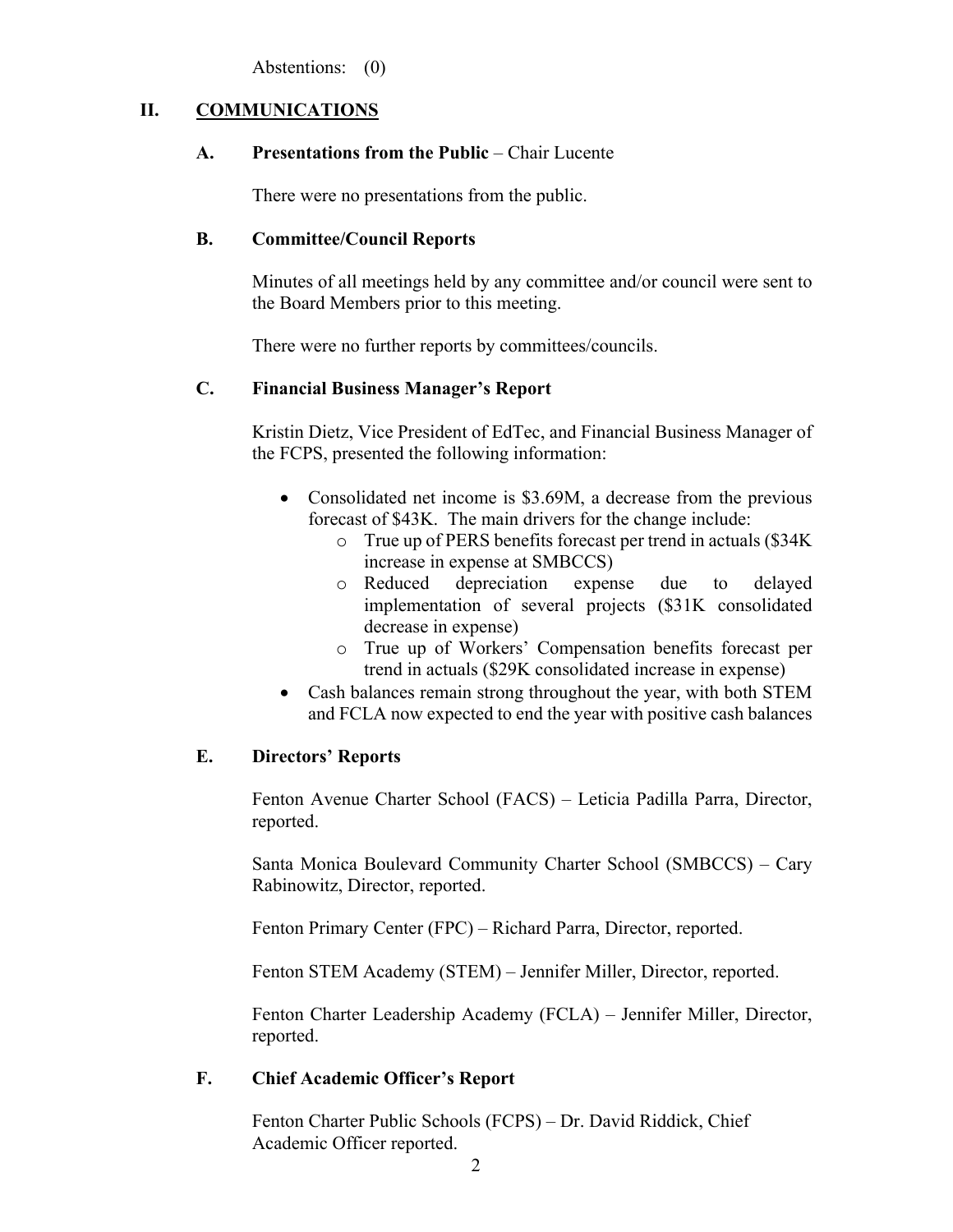## **G. Executive Director's Report**

Fenton Charter Public Schools (FCPS) – Irene Sumida, Executive Director, reported.

#### **III. CONSENT AGENDA ITEMS**

There were no items scheduled for the Consent Agenda.

#### **IV. ITEMS SCHEDULED FOR ACTION**

## **A. Recommendation to approve expenditures above the spending authority of the Executive Director**

On **MOTION** of Yvette King-Berg, **SECONDED** by Jed Wallace and **CARRIED** by a vote of 5 (YES) and 0 (NO), the recommendation to approve expenditures above the spending authority of the Executive Director (Item IV.A.) was approved as presented.

| Aye:                     | (5) | Yvette King-Berg, Daniel Laughlin, Joe Lucente,<br>Jed Wallace, Walter Wallace |
|--------------------------|-----|--------------------------------------------------------------------------------|
| Nay:<br>Abstentions: (0) | (0) |                                                                                |

**B. Recommendation to approve differentiated stipends for staff to recognize and honor their efforts to reopen the Fenton Schools**

On **MOTION** of Daniel Laughlin, **SECONDED** by Yvette King-Berg and **CARRIED** by a vote of 5 (YES) and 0 (NO), the recommendation to approve the differentiated stipends for staff to recognize and honor their efforts to reopen the Fenton schools (Item IV.B.) was approved as presented.

| Aye:                     | (5) | Yvette King-Berg, Daniel Laughlin,<br>Joe Lucente, Jed Wallace, Walter Wallace |
|--------------------------|-----|--------------------------------------------------------------------------------|
| Nay:<br>Abstentions: (0) | (0) |                                                                                |

## **C. Recommendation to approve the appointment of Monica Castañeda as Director of Fenton Avenue Charter School**

On **MOTION** of Jed Wallace, **SECONDED** by Daniel Laughlin and **CARRIED** by a vote of 5 (YES) and 0 (NO), the recommendation to approve the appointment of Monica Castañeda as the Director of Fenton Avenue Charter School (Item IV.C.) was approved as presented.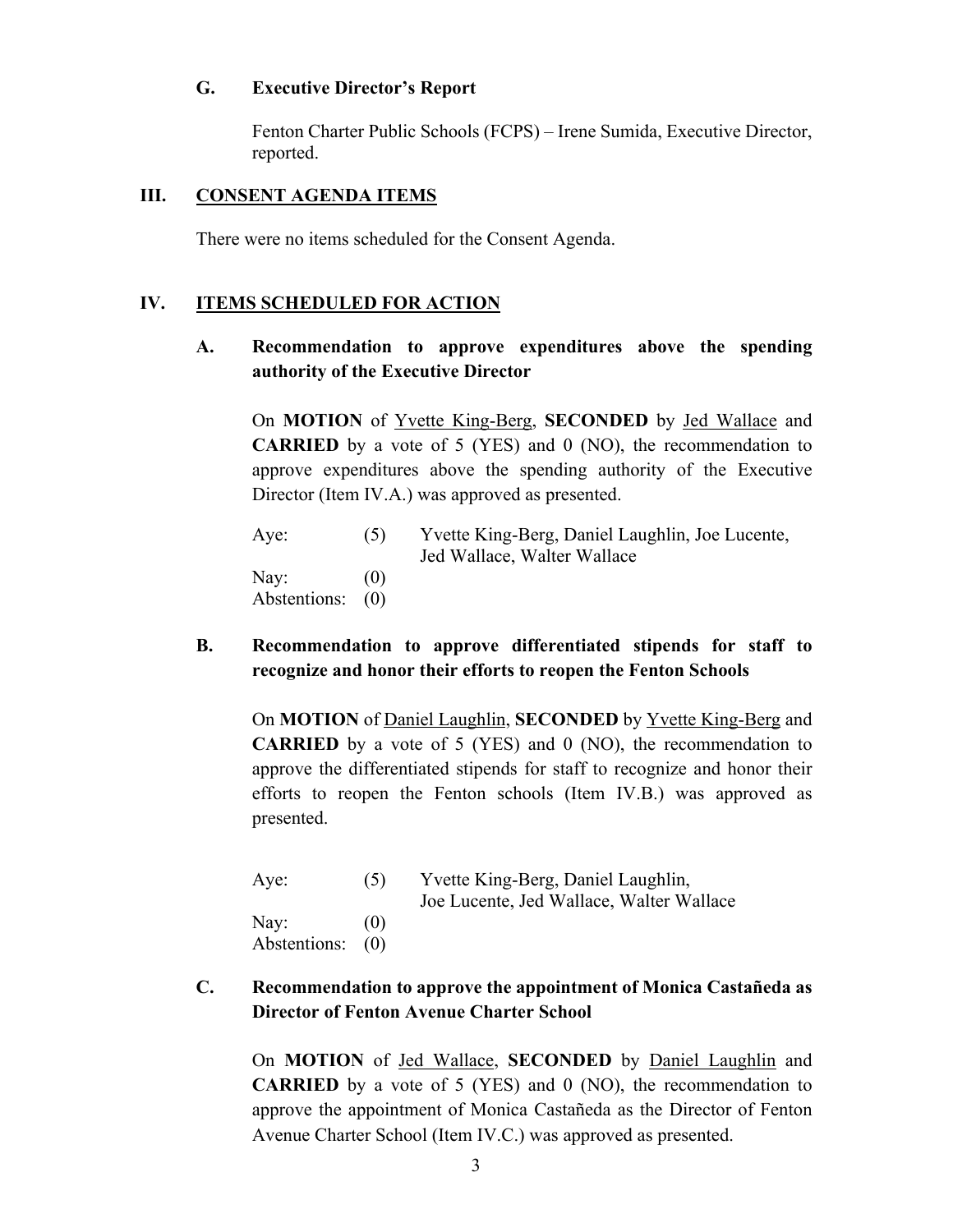Aye: (5) Yvette King-Berg, Daniel Laughlin, Joe Lucente, Jed Wallace, Walter Wallace

Nay:  $(0)$ Abstentions: (0)

**D. Recommendation to receive and file 2020-2021 Annual Performance-Based Oversight Visit Reports for Fenton Avenue Charter School, Fenton STEM Academy and Fenton Charter Leadership Academy**

On **MOTION** of Walter Wallace, **SECONDED** by Jed Wallace and **CARRIED** by a vote of 5 (YES) and 0 (NO), the recommendation to receive and file 2020-2021 Annual Performance-Based Oversight Visit reports for Fenton Avenue Charter School, Fenton STEM Academy and Fenton Charter Leadership Academy (Item IV.D.) was approved as presented.

| Aye:         | (5) | Yvette King-Berg, Daniel Laughlin, Joe Lucente,<br>Jed Wallace, Walter Wallace |
|--------------|-----|--------------------------------------------------------------------------------|
| Nay:         | (() |                                                                                |
| Abstentions: | (0) |                                                                                |

# **E. Recommendation to approve revised job descriptions for CEO and COO and begin the succession process**

On **MOTION** of Daniel Laughlin, **SECONDED** by Yvette King-Berg and **CARRIED** by a vote of 5 (YES) and 0 (NO), the recommendation to approve the revised job descriptions for the CEO and COO and to begin the succession process (Item IV.E.) was approved as presented.

Aye: (5) Yvette King-Berg, Daniel Laughlin, Joe Lucente, Jed Wallace, Walter Wallace Nay:  $(0)$ Abstentions: (0)

# **V. ITEMS SCHEDULED FOR INFORMATION**

- **A. Update on FCPS OPEB Trust**
- **B. Progress on expansion of FCLA and STEM**

## **C. Update on Medical Insurance Premiums for 2021-2022**

These were information items only and no action was taken.

## **VI. ANNOUNCEMENTS**

The next regular meeting of the Board of Directors of the Fenton Charter Public Schools will be held on Thursday, May 20, 2021 at 4:30 pm via Zoom meeting.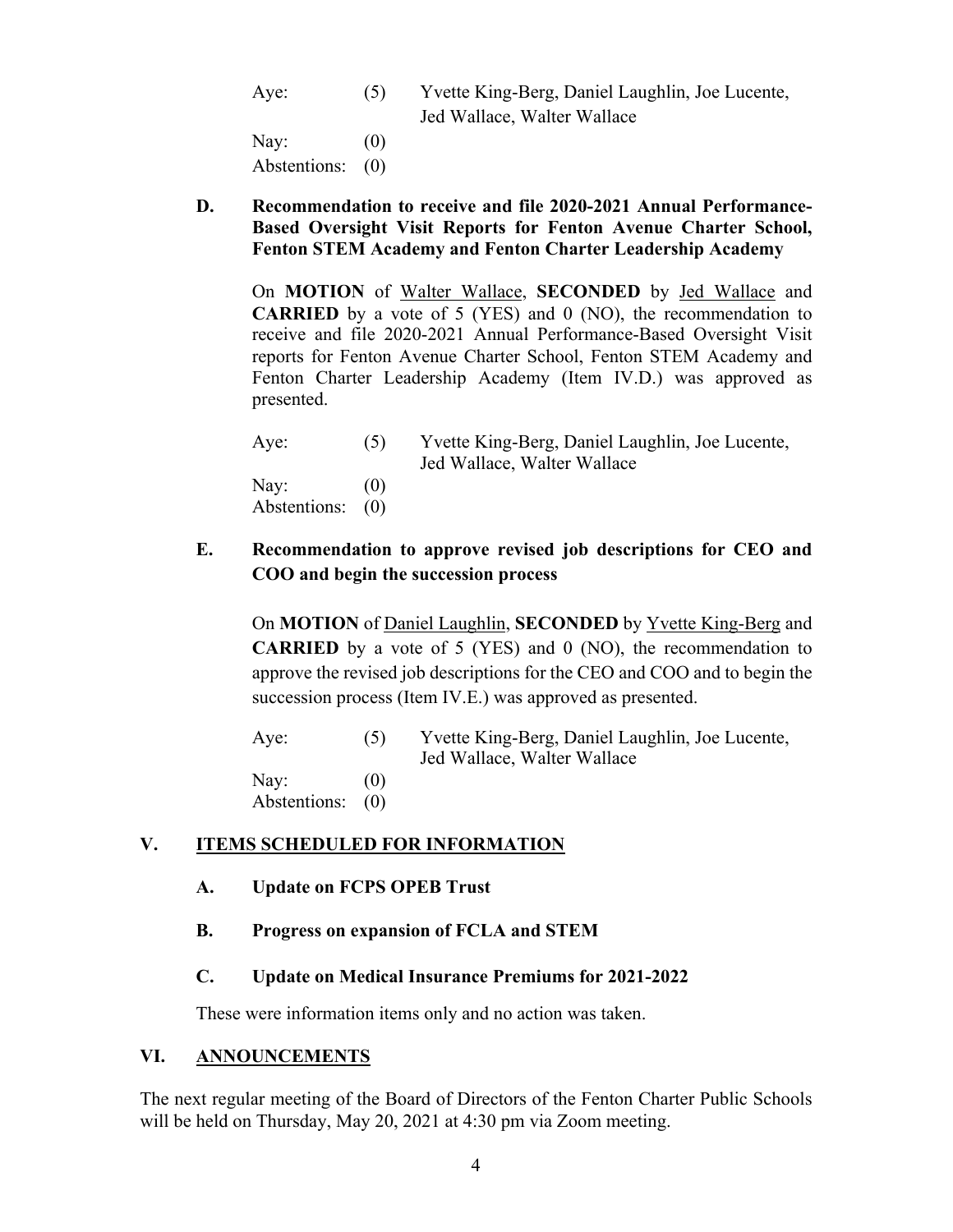# **VII. ADJOURNMENT**

The meeting was adjourned at  $6:40$  p.m.